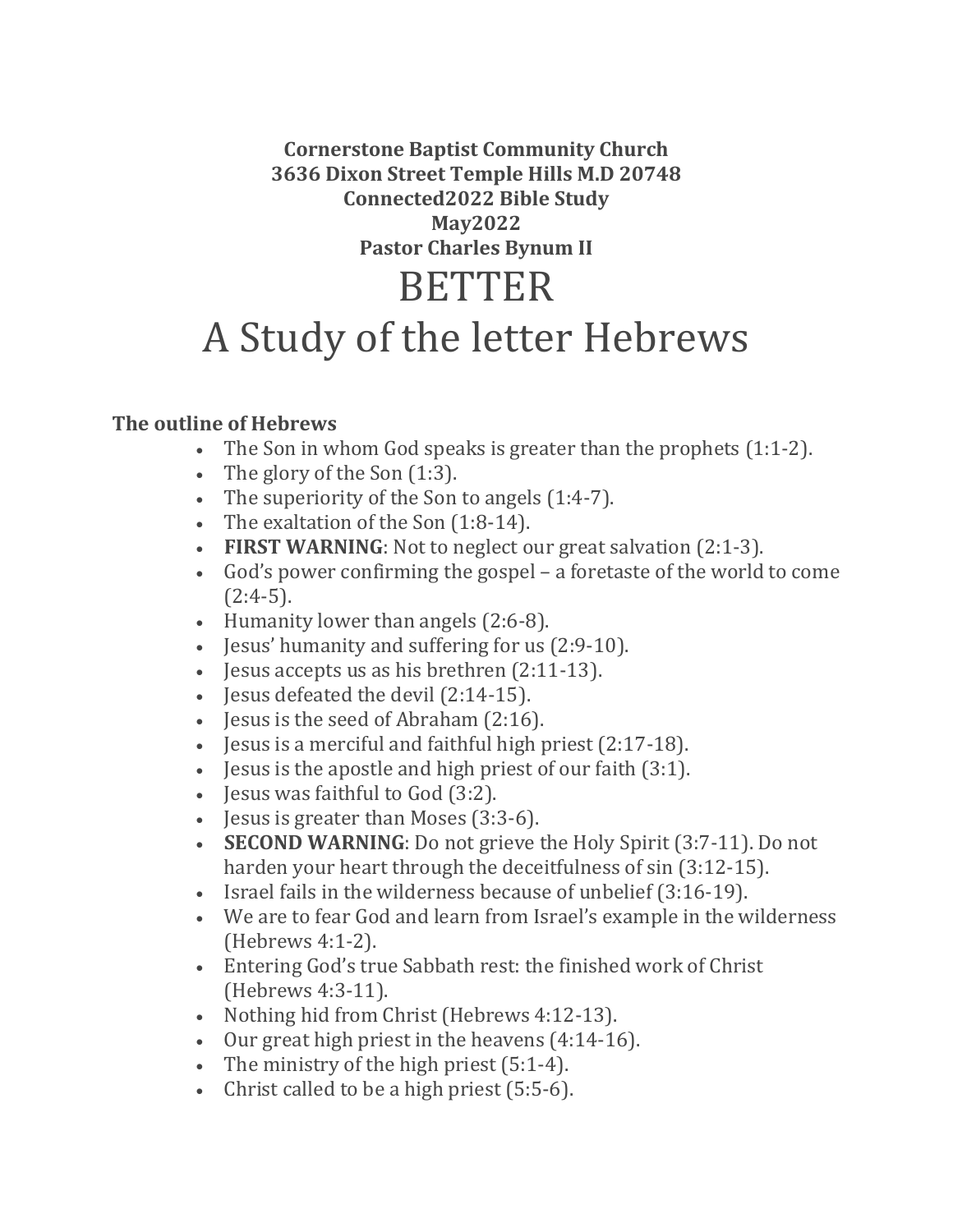- Christ perfected as high priest (5:7-11).
- **THIRD WARNING**: Slothfulness which results in apostasy (5:1- 6:12).
	- Spiritual growth and the Word of God (5:12-14).
		- The principles of the doctrines of Christ (6:1-3).
		- Qualifications for permeate apostasy (6:4-8).
		- Exhortation to the brethren God's faithfulness (6:9-11).
		- Warning against slothfulness (6:12).
- Abraham our example of faith and patience (6:12-15).
- God's promises and oaths give strong confidence (6:16-18).
- Jesus, in the presence of God, is our hope (Hebrews 6:19-20).
- Abraham and Melchizedek (7:1-2).
- Melchizedek, a type of Christ (7:2-4).
- Melchizedek in contrast to Aaron and the Levites (7:5-11).
- The change of priesthood and law (7:12).
- The priesthood of Jesus Christ in contrast to the priesthood of Aaron  $(7:13-24)$ .
- The ministry of Jesus in the heavens (7:25-8:2).
- The purpose of the ministry of a high priest (8:3 -4 see also 5:1-3).
- The priesthood under the law was an example and shadow of Christ (8:5).
- Jesus has a more excellent ministry than the Old Testament priests (Hebrews 8:6).
- The fault of the first covenant (8:7-8).
- The new covenant replaced the old (8:8-13).
- The ordinances of divine service under the first covenant (9:1-10).
- Christ fulfills the Old Testament foreshadowing (9:11-15).
- Testaments and the death of the testator (9:16-17).
- The first testament dedicates with the blood of sacrificial animals (9:18-22).
- The first covenant had to be law, because the blood of animals could not take away sin. Only the blood of Jesus can take away sin.
- Christ fulfills the Old Testament type and his ministry in the heavens (9:23-28).
- The sacrifices under the shadow (the law) had no power to put away sin (10:1-4).
- Christ came to do the will of God (10:5-10).
- The ineffectiveness of the priests under the law (10:11).
- The finished work of Jesus Christ (10:12-14).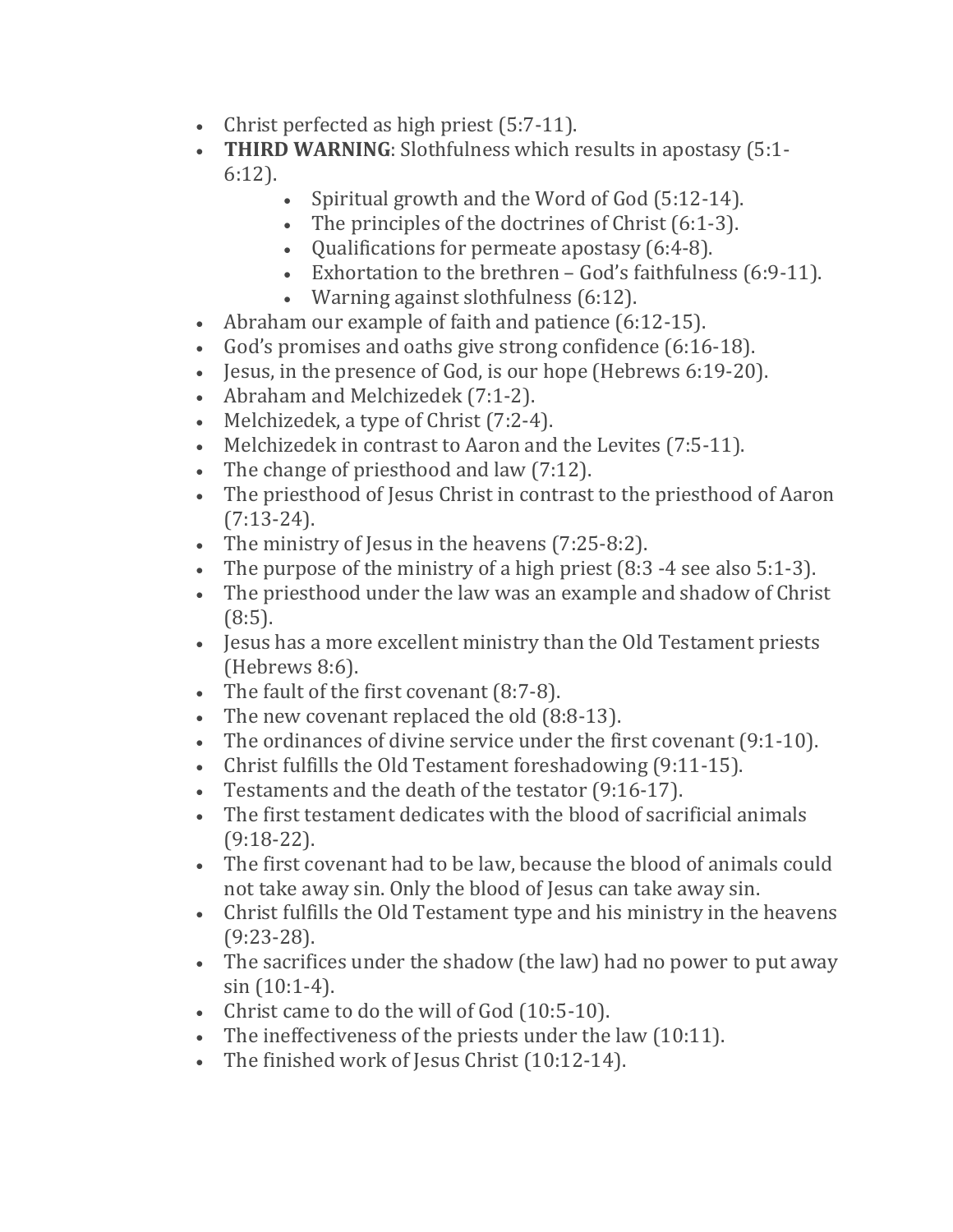- The Holy Spirit's witness of the finished work of Christ & the new covenant (10:15-18).
- The invitation to come boldly before God by the blood of Jesus and the high priestly ministry of Christ (10:19-22).
- Exhortations to preserver in faith (10:23-25).
- **FOURTH WARNING**: Willful sinning and drawing back (10:26-39).
- The faith of the great cloud of witnesses (11:1-12:1).
- Jesus, the author, and finisher of our faith (12:2-4).
- The chastening of the Lord (12:5-11).
- Exhortation to press on in faith (12:12-14).
- **FIFTH WARNING**: The summation of all the other warnings – *beware of sin and rejection of Jesus* (12:15-29).
- Exhortation to live a godly life daily (13:1-19)
	- continue in brotherly love
	- entertain strangers
	- remember those who are in prison
	- remember those who are being mistreated
	- be faithful in marriage
	- do not love money
	- remember God's promise to never fail or leave them
	- remember those who have taught them the word of God and follow their faith
	- do not be carried away by various and strange doctrines
	- establish your hearts in grace
	- bear the Lord's reproach (i.e., suffer for his name)
	- offer the sacrifice of praise to God continually in the name of Jesus
	- don't neglect doing good to the needy
	- submit to those who are their leaders in the Lord
	- continue praying for him (the writer) and those with him.
- Prayer of encouragement (13:20-21).
- Appeal to accept the epistle as a letter of exhortation (13:22).
- The complimentary close (13:23-25).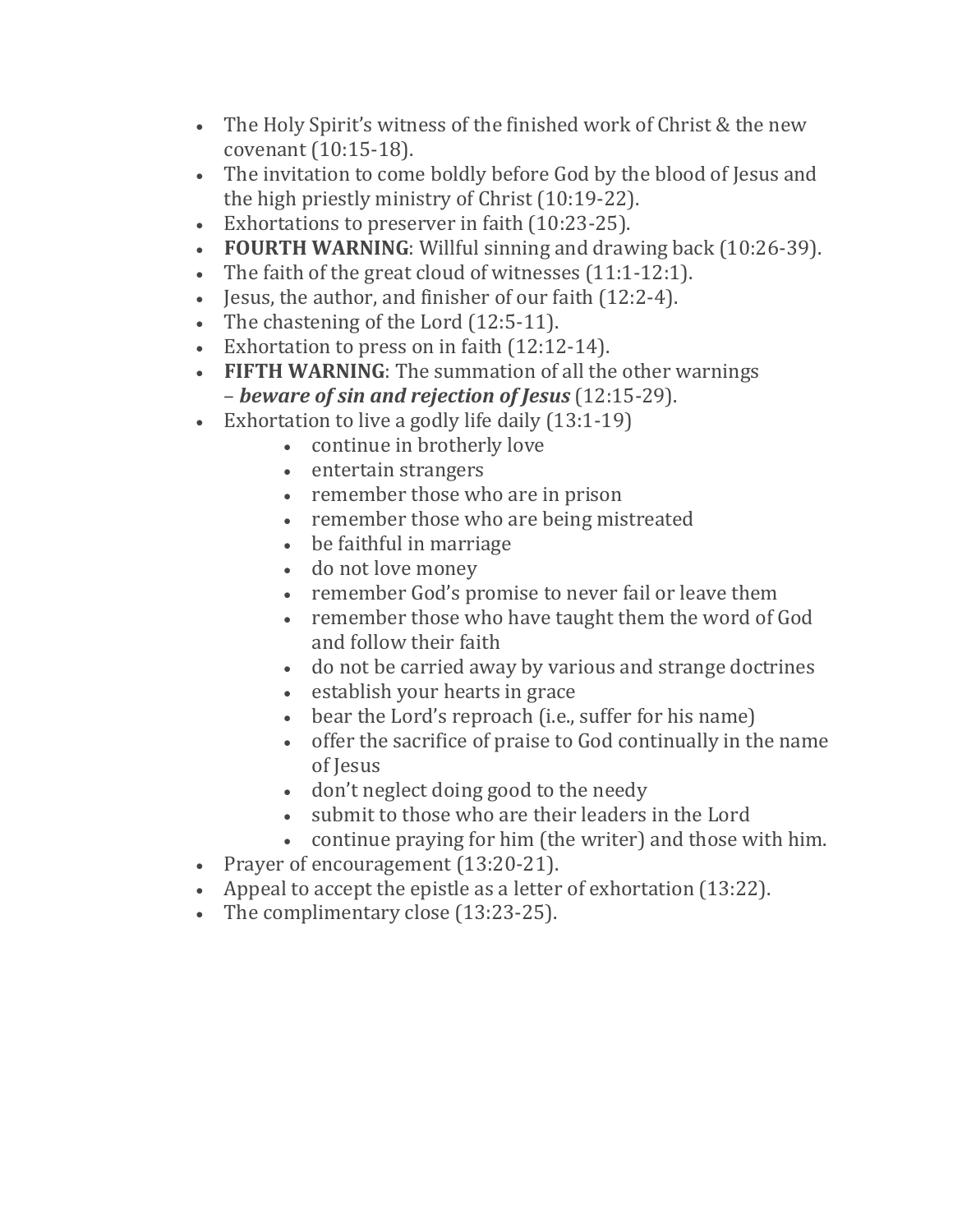## THE BOOK OF HEBREWS STUDY GUIDE CHAPTER ONE

1. What is the key point of the chapter?

2. Why did the author write this chapter? In other words, what was the intent he had in so doing as it is read by those to whom it was sent?

\_\_\_\_\_\_\_\_\_\_\_\_\_\_\_\_\_\_\_\_\_\_\_\_\_\_\_\_\_\_\_\_\_\_\_\_\_\_\_\_\_\_\_\_\_\_\_\_\_\_\_\_\_\_\_\_\_\_

3. What does beginning this way say about the recipients of the letter?

\_\_\_\_\_\_\_\_\_\_\_\_\_\_\_\_\_\_\_\_\_\_\_\_\_\_\_\_\_\_\_\_\_\_\_\_\_\_\_\_\_\_\_\_\_\_\_\_\_\_\_\_\_\_\_\_\_\_

\_\_\_\_\_\_\_\_\_\_\_\_\_\_\_\_\_\_\_\_\_\_\_\_\_\_\_\_\_\_\_\_\_\_\_\_\_\_\_\_\_\_\_\_\_\_\_\_\_\_\_\_\_\_\_\_\_\_

4. In verse 3, what did Christ's single sacrifice accomplish? Include in your answer, "For whom" and "For how long"? How do you know? Feel free to note other scripture in support of your conclusion. (You might wish to check John 1:29 and I John 2:2 as well as others as you consider your answer).

\_\_\_\_\_\_\_\_\_\_\_\_\_\_\_\_\_\_\_\_\_\_\_\_\_\_\_\_\_\_\_\_\_\_\_\_\_\_\_\_\_\_\_\_\_\_\_\_\_\_\_\_\_\_\_\_\_\_

\_\_\_\_\_\_\_\_\_\_\_\_\_\_\_\_\_\_\_\_\_\_\_\_\_\_\_\_\_\_\_\_\_\_\_\_\_\_\_\_\_\_\_\_\_\_\_\_\_\_\_\_\_\_\_\_\_\_

\_\_\_\_\_\_\_\_\_\_\_\_\_\_\_\_\_\_\_\_\_\_\_\_\_\_\_\_\_\_\_\_\_\_\_\_\_\_\_\_\_\_\_\_\_\_\_\_\_\_\_\_\_\_\_\_\_\_

5. Considering verse three, is there, then, anymore need to seek forgiveness for sins? Why or why not?

6. Is there anything more mankind can do to atone for his sins?

\_\_\_\_\_\_\_\_\_\_\_\_\_\_\_\_\_\_\_\_\_\_\_\_\_\_\_\_\_\_\_\_\_\_\_\_\_\_\_\_\_\_\_\_\_\_\_\_\_

Why then, do the Catholic and most Christian churches insist that one must confess his sins to be forgiven or do some deed, or first forgive others or do penance in order to be forgiven?

7. If I John 1:9 came to mind, read both the introduction to I John and chapter 1:5- 10 in the letter and ask yourself the following questions. A. Could John be using the word "we" in an "editorial" sense rather than in a personal sense. B. If John is speaking about believing Christians,